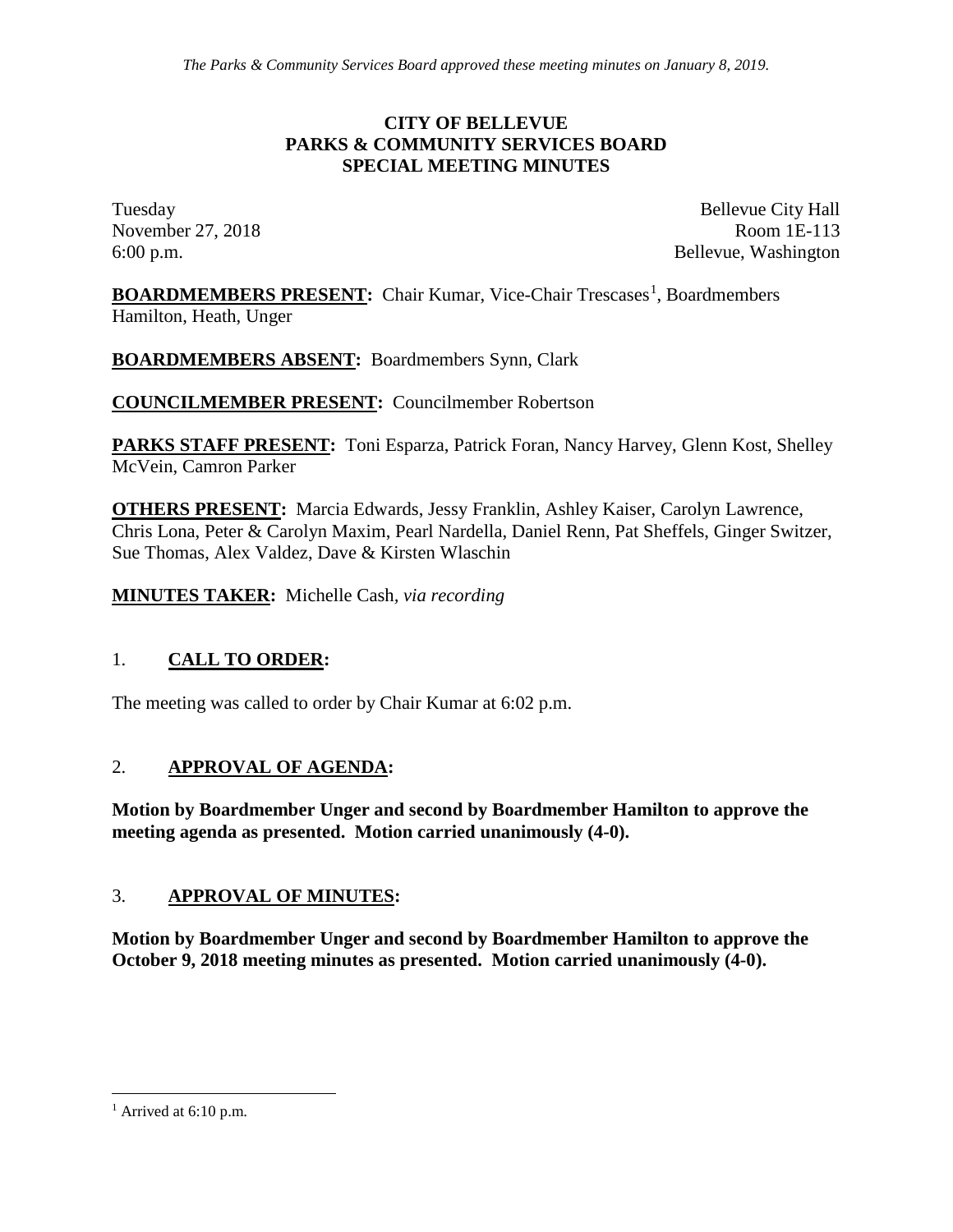### 4. **ORAL COMMUNICATIONS/PUBLIC COMMENTS:**

Daniel Renn

603 129th Pl. NE, Bellevue, WA

Mr. Renn made the following points in regards to the proposed Boys & Girls Club of Bellevue (BGCB) facility at Wilburton Hill Park:

- Do not destroy existing ball fields and/or soccer fields.
- Traffic/parking/road construction/road conditions in the Wilburton area are already used at capacity and should not be more overloaded.
- The City has a goal to increase the tree canopy—the addition of the BGCB facility will greatly decrease the existing tree canopy.

Mr. Renn suggested that a better location for the BGCB facility be determined. He also encouraged Wilburton community audience members opposed to the BGCB facility to stand in support of their opposition.

### Carolyn Maxim

### 12405 NE 2nd St., Bellevue, WA

The City has described Wilburton Hill Park as a passively utilized park. Although the park is well utilized by the community, adopting a fieldhouse in this location would decrease the current functions. It implies that the park is not doing its job.

The current impact of traffic on Wilburton is horrible, particularly because of the new 650 person school.

To Ms. Maxim's knowledge, no one has objected to having a view of the fieldhouse. The issue at hand is that Wilburton Hill Park is a park in current good use with bad traffic. Ms. Maxim asked, 'Where is the data showing a fieldhouse is needed in this area?' She added that it is not the role of a private entity to suggest where a facility should be located in public lands. Ms. Maxim asked, 'Why does the BGCB have this right?' She views this activity as a breach of public trust.

#### Peter Maxim

### 12405 NE 2nd St., Bellevue, WA

Mr. Maxim expressed his appreciation to Nancy Harvey for her support with the Parks Department and Parks Board.

Mr. Maxim noted that the City Council and their appointed staff members are expected to be stewards of the lands purchased with tax revenues. Mr. Maxim was on the Parks Board for 8 years. He noted that part of Wilburton Hill Park was originally purchased with forward-thrust money, in conjunction with local levy and local tax money. There was also property donated by Harriet and Cal Shorts.

Mr. Maxim explained that there is a rule that parks land cannot be sold to private entities, like the BGCB. According to Mr. Maxim, Senior Staff state that the Parks Department gets around this rule by leasing park land to entities like the BGCB for 50 year terms.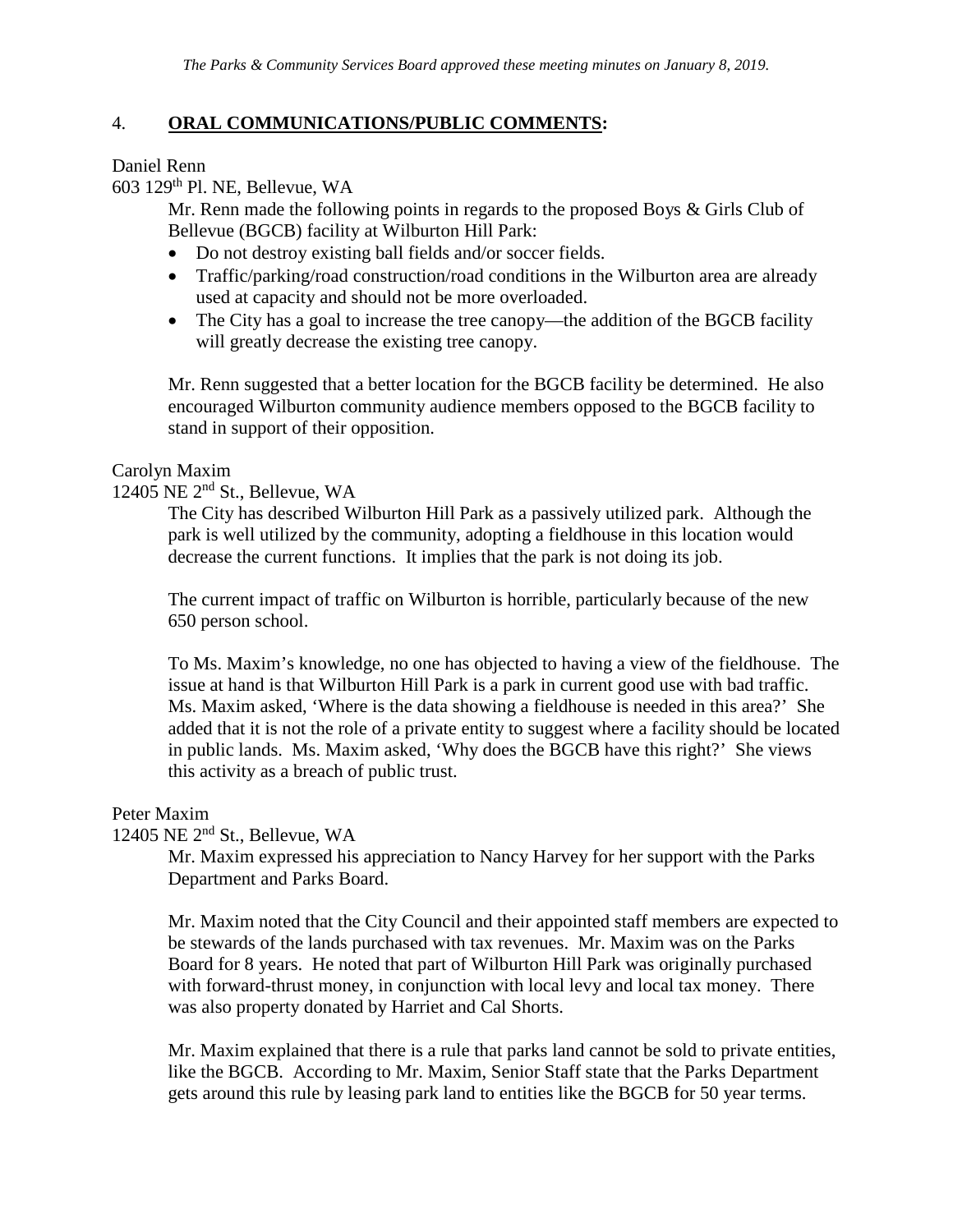Mr. Maxim explained that Bellevue parks are a gift from past tax payers. Mr. Maxim asked, 'Why should any group get to use any public land simply for their own benefit?' He added that the Parks Board represents the people, not the Parks Department or City Council. Mr. Maxim encouraged Boardmembers to oppose the proposed BGCB fieldhouse project and land lease.

### Pat Sheffels

### 12280 NE 3rd Pl., Bellevue, WA

Ms. Sheffels expressed her opposition to the BGCB project in Wilburton Hill Park. She called attention to the BGCB/Hidden Valley partnership and noted that this has not been a positive partnership, from her point of view. The adults wanting to use the facility are always placed second.

Ms. Sheffels encouraged Boardmembers to oppose the BGCB fieldhouse project. However, if the project is approved, Ms. Sheffels encouraged the City to be much more vigilant about the use of the facility for approximately 85% of the population that are not youth.

### Alex Valdez

### 16604 SE 7<sup>th</sup> St., Bellevue, WA

Mr. Valdez expressed his support of the BGCB and the proposed Wilburton Hill Park fieldhouse project. He discussed the positive impacts of BGCB throughout the community at South Bellevue Community Center and Hidden Valley and thinks the fieldhouse would be a great addition.

#### Jessy Franklin, Rainier Athletes

### $17215$  SE  $29<sup>th</sup>$  Ct., Bellevue, WA

Mr. Franklin is the Executive Director and Founder of Rainier Athletes. Rainier Athletes sponsors sports participation for historically marginalized youth in Bellevue. Rainier Athletes partners with approximately 40 different leagues, including BGCB.

In addition to growing up in Bellevue, Mr. Franklin has a long history of playing sports and being involved in the Bellevue community. The cost of sports and field use costs are continuing to increase, not to mention the amount of people wanting to use the fields. Keeping access to low-cost recreation-level programs and leagues is important.

Mr. Franklin discussed the many benefits BGCB has had on the community and his organization.

### 5. **COMMUNICATIONS FROM CITY COUNCIL, COMMUNITY COUNCIL, BOARDS AND COMMISSIONS:**

Councilmember Robertson provided the following update on Council projects:

• All of the Parks Board budget requests are included in the budget that is expected to be approved next week.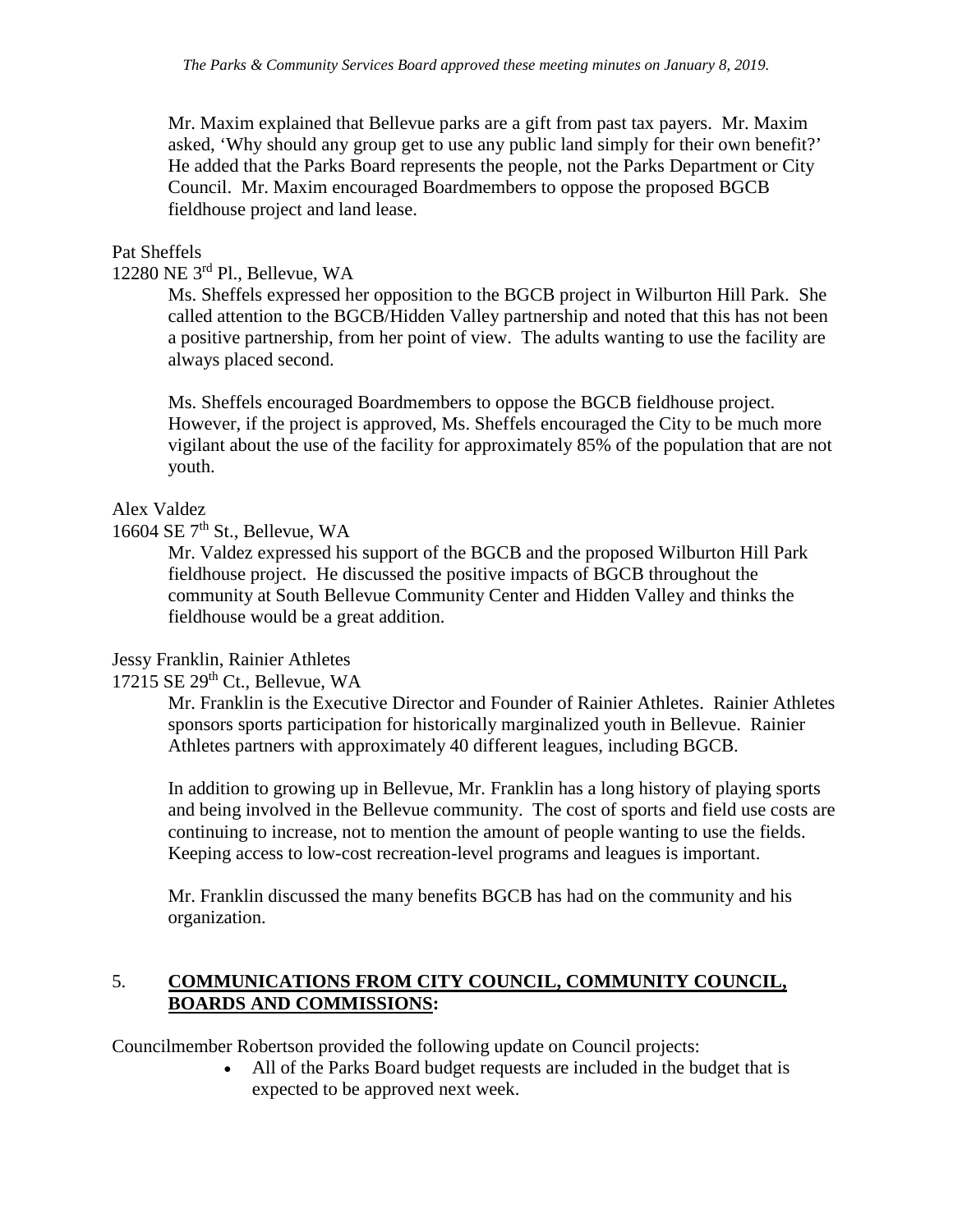- The Parks Department will be updating Council on Enatai Beach Park.
- Council is scheduled to take action on some Comprehensive Plan policies, including the Grand Connection policy.
- Council selected the option for the Grand Connection (Option 3).
- The contract for the aquatic center feasibility study update was recently awarded. This update should be completed by 2Q19.

# 6. **DIRECTOR'S REPORT:**

Mr. Foran reiterated the excitement of the budget approval and all of the Parks related items included in the budget.

There were over 600 people that attended the Thanksgiving Dinner at Crossroads Community Center. The annual Crossroads Holiday Event will be held on December 18, 2018. Boardmembers are encouraged to attend and/or volunteer at this event.

The joint Human Services Commission/Parks Board holiday event will be held on December 4, 2018 at Mercer Slough Environmental Education Center.

# 7. **BOARD COMMUNICATION:**

Boardmember Unger recently attended the *Elf, Jr.* Bellevue Youth Theater production. She also attended the Parliamentary Procedures training and found the information very informative.

Boardmember Hamilton attended the Parliamentary Procedures training and also found the information very informative. He also enjoys interacting with the parks online, via social media.

Vice-Chair Trescases attended a field trip, with her daughter, to the Mercer Slough and enjoyed the experience.

# 8. **CHAIR COMMUNICATION & DISCUSSION:**

Chair Kumar attended the Parliamentary Procedures training and appreciated the wealth of information. She recommends this for all Boards and Commissions. Chair Kumar will also be attending the upcoming Cultural Conversations event.

Chair Kumar expressed her appreciation to City Council for all of their work on the budget and Grand Connection. She also expressed her appreciation to the Board for submitting thoughtful questions regarding Wilburton Hill Park.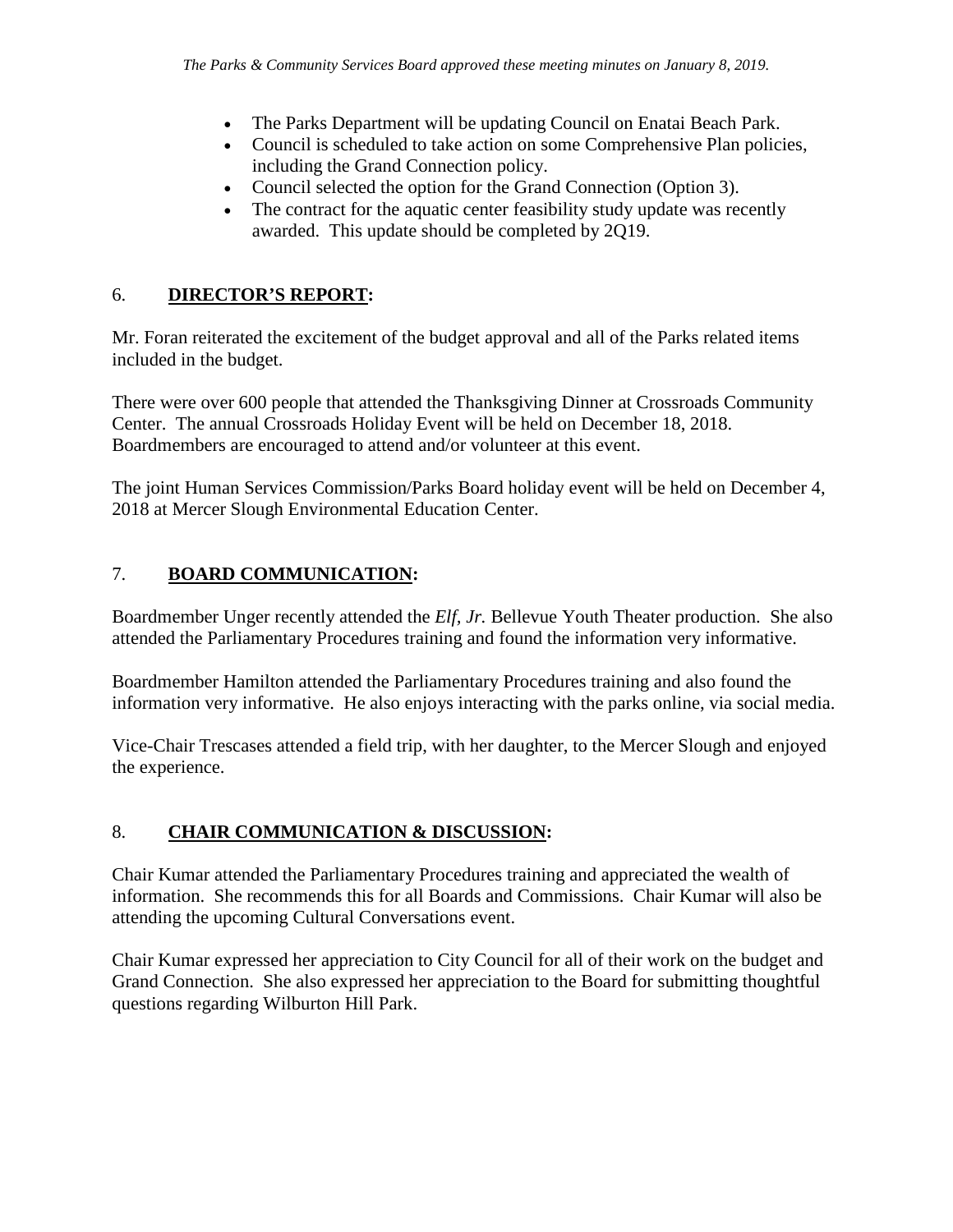### 9. **BOARDMEMBER/COMMITTEE/LIAISON REPORTS:**

No reports.

## 10. **DISCUSSION/ACTION ITEMS:**

### A. Potential Boys & Girls Clubs of Bellevue Fieldhouse Partnership

Mr. Foran reminded Boardmembers that in October, 2018, Council directed the Parks Board to recommend a process to review the BGCB Fieldhouse proposal. Tonight the Board will discuss elements of a process for evaluating the need, public benefit, and site identification for the fieldhouse. Mr. Foran noted that the concept was introduced in May, 2017. He reviewed the timeline to date, including the initial high-level screening and due diligence, introduction of the concept to the neighborhood, and the concept described to the Parks Board and City Council.

Kathy Haggart, President/CEO of BGCB explained that the BGCB serves thousands of youth at 14 locations throughout Bellevue. However, the primary mission is to serve those who need it most. For 25+ years, the BGCB has been offering free year-round out-of-school programs for low-income, often at-risk youth throughout Bellevue. Many of these youth do not have access to recreational programs due to a variety of reasons (i.e., schools do not offer after school activities, financial hardships/circumstances, transportation issues, etc.).

Ms. Haggart explained that the BGCB evaluated the demands of customers and the potential ideal locations for the fieldhouse and it was determined that Wilburton Hill Park is the best location to serve the low-income, at-risk kids. The facility would offer a wide-range of indoor activities that would not be dedicated to any exclusive use by an outside user. In addition, the club would be run for kids. When there is time, the City would run a wide variety of activities as well. Some of the activities may include: indoor track, , indoor soccer, etc.

Ms. Haggart called attention to a letter that was included in the Board Desk Packet from Patrick Jones that asked Boardmembers to support the Wilburton Indoor Athletic Facility project.

Mr. Foran reviewed the proposed process map, which included:

- Orientation & Process Map
- Community Need
- Public Benefit
- Site Identification

The proposed process map includes various decision points. These include: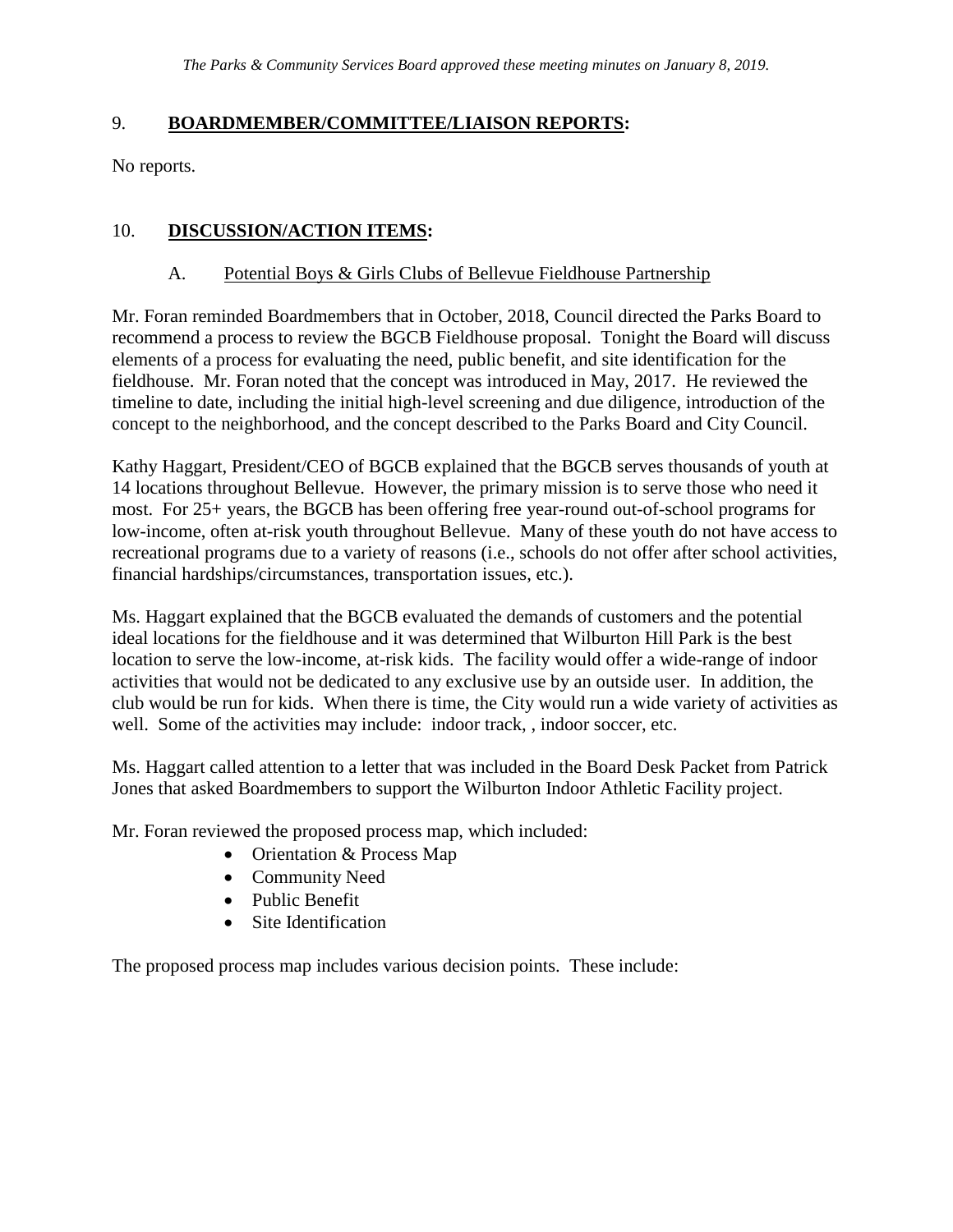| Timeframe     | <b>Decision Point</b>                                                                                                             |
|---------------|-----------------------------------------------------------------------------------------------------------------------------------|
| January, 2019 | Park Board process recommendation<br>to City Council                                                                              |
|               | City Council direction                                                                                                            |
| TRD           | Park Board: Is there need and benefit?<br>If yes, proceed to site analysis<br>O<br>If no, report back to City Council<br>$\circ$  |
| TRD           | • Park Board recommendation to City<br>Council on need, public benefit and<br>preferred site<br>City Council review and direction |

Mr. Foran noted that if the fieldhouse project moves forward, the following steps remain:

- Project agreement (Council approval required)
- Land use process
- Project design
- Building permits

Board Discussion:

- Boardmember Unger:
	- o Does it make sense to have site identification as the third step since everyone is discussing the fieldhouse at the Wilburton location? *Mr. Foran responded that the Board first needs to determine if there is a community need and public benefit.*
	- o In addition to neighborhood outreach, Boardmember Unger suggested that there also be broader community outreach.
	- o Does the impact analysis and the site identification cover if we have facilities within our system that can accommodate a use or environmental feature that might be impacted or relocated to make space for the proposed facility?

*Mr. Foran responded that generally speaking yes, trade-offs are covered.*

- Boardmember Hamilton:
	- o Is this process unique? *Mr. Foran responded that the process is fairly typical. The Board needs to determine if there is a need/a public benefit.*
	- o Are there any other process maps that have been used? *Mr. Foran noted that a master plan process is similar, although this process is more specific.*
	- o Believes the process, as proposed, is headed in the right direction and looks forward to continuing the conversation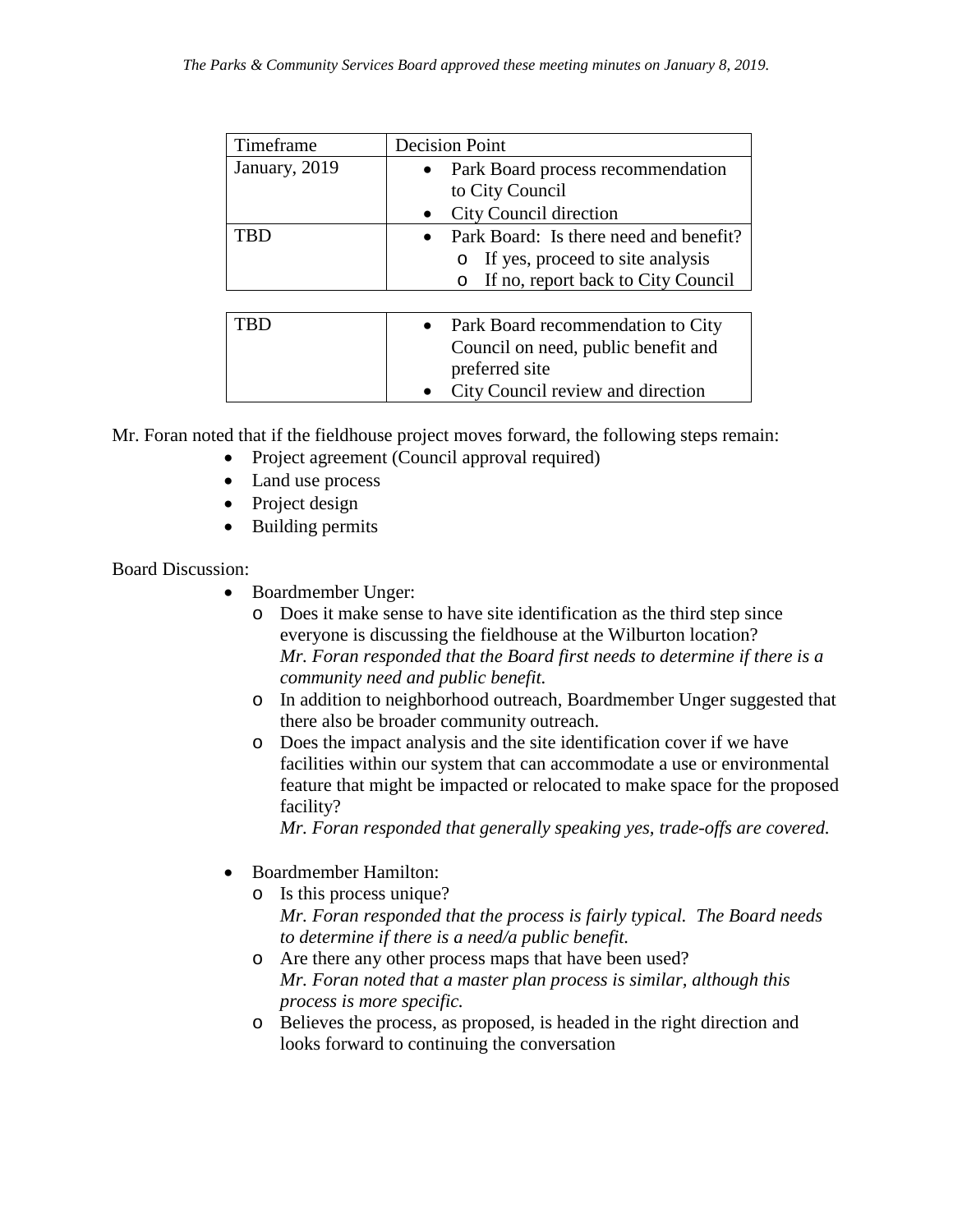- Boardmember Heath:
	- o How long is the proposed process map expected to take? *Mr. Foran anticipates that community need/public benefit could be discussed in February; site identification (if the project is worthy of continuation) in conjunction with site visits, community meetings, etc. April/May/June; and then a report to Council in June/July timeframe. That timeframe is flexible and can be adjusted to suit the needs of the process*
	- o It is difficult to react to the decision process with the descriptions being at such a high level—is there a better way to conduct the process?
	- o Would like to consider other sites as options. Are private sites being considered? How does this fit within the recently-studied Wilburton landuse study? Should we look at locations earlier in the process?
	- o Want to understand the analysis for community need.
	- o Has the 4-acre parcel in the Grand Connection been considered (the lid park)?

*Mr. Foran explained that the community need relates to supply/demand for indoor recreational facilities, rather than addressing whether or not kids should be served.*

- Vice-Chair Trescases:
	- o Proposed process makes sense
	- o What is Council's expectation?

*Mr. Foran responded that Council would like an actual process identified.*

- o After being presented with the process, how long will it take Council to approve the process before it is sent back to the Parks Board? *Mr. Foran responded that Council requested a process map. They will evaluate whether or not the process map includes the right scope of work, decision points, and does the process map provide enough information to make a decision. If the Parks Board finalizes the process map at the January Board meeting (if this is the desired option) then it can most likely be presented to Council in January as well.*
- o Within the site identification details, are there some initial criteria? *Mr. Foran responded that this should be addressed in the process map.*
- Chair Kumar:
	- o Recommend using Parks & Open Space System Plan to identify criteria to use for site identification
	- o Generally feels good about the proposed process
	- o Has this process been used before?
	- o Once the process is approved, would like additional statistics from BGBC regarding the population, demographics, neighborhoods served, etc. for the project.
	- o What other sites have been evaluated by the BGCB?
	- o What is the proposed timeline?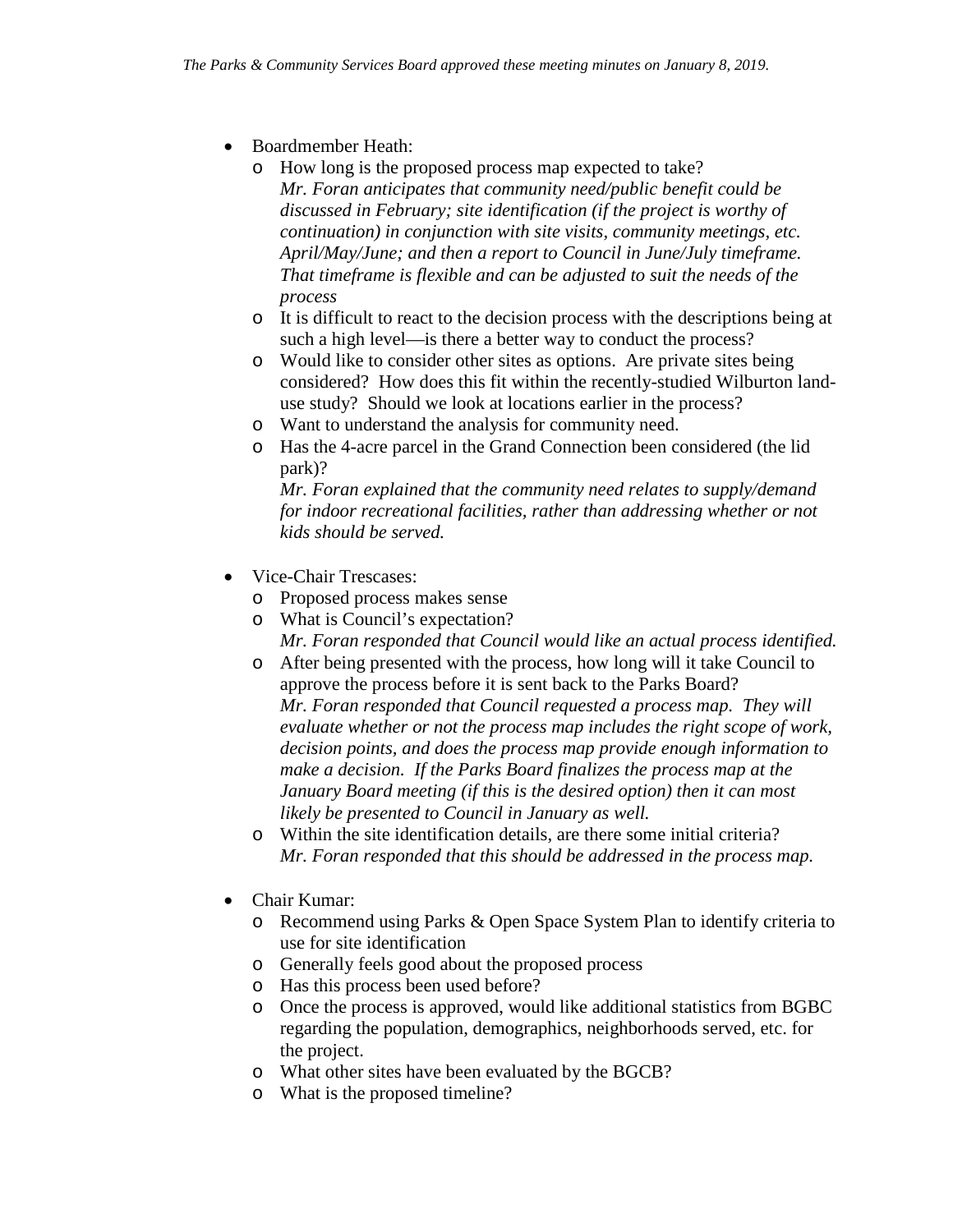*Mr. Foran clarified that Council will mostly likely want a proposed timeline. Staff will prepare a range of recommended timelines for the Board to consider at the January Board meeting.*

o Are there examples of how community need and public benefit has been evaluated?

*Mr. Foran responded that there are examples of both community need and public benefit that can be provided.*

Mr. Parker noted that Boardmember Clark submitted a list of comments/questions for clarification. The questions were similar to other comments/questions raised above and will be incorporated into the overall Board feedback.

Boardmember Heath expressed his skepticism that the first two columns identified in the process map can be addressed in one or two meetings. He views these as substantial questions/discussions for the community. Boardmember Heath rejected the idea that other sites throughout Bellevue not be considered. He added that there shouldn't be an assumption that Wilburton is the target.

Boardmember Hamilton explained that his understanding for the January Board meeting is to confirm the process that will be forwarded to the City Council. Mr. Foran confirmed that this is the current expectation.

## 11. **NEW BUSINESS:**

None.

# 12. **PROPOSED AGENDA FOR NEXT MEETING:**

Chair Kumar requested that an update regarding the Environmental Stewardship Plan be provided at a future Board meeting. She would like the Parks Board to be supportive in the Environmental Stewardship Plan endeavors.

Vice-Chair Trescases suggested that the Board send an official message (via Oral Communications) to thank City Council for their work with the budget process.

Boardmember Unger looks forward to the Ashwood Park update and discussed the general process for the park, which Mr. Foran confirmed.

Boardmember Heath called attention to an email that Chair Kumar wrote to Mr. Schrag on October 22, 2018 regarding Ashwood Park. He noted that the email promised that Chair Kumar would follow-up with Mr. Schrag on a particular issue. Boardmember Heath inquired if Chair Kumar indeed followed-up with Mr. Schrag. Chair Kumar responded that Mr. Schrag attended the last Board meeting, and Mr. Parker added that staff has been in ongoing dialogue with Mr. Schrag. Boardmember Hamilton requested a brief synopsis of the communications with Mr.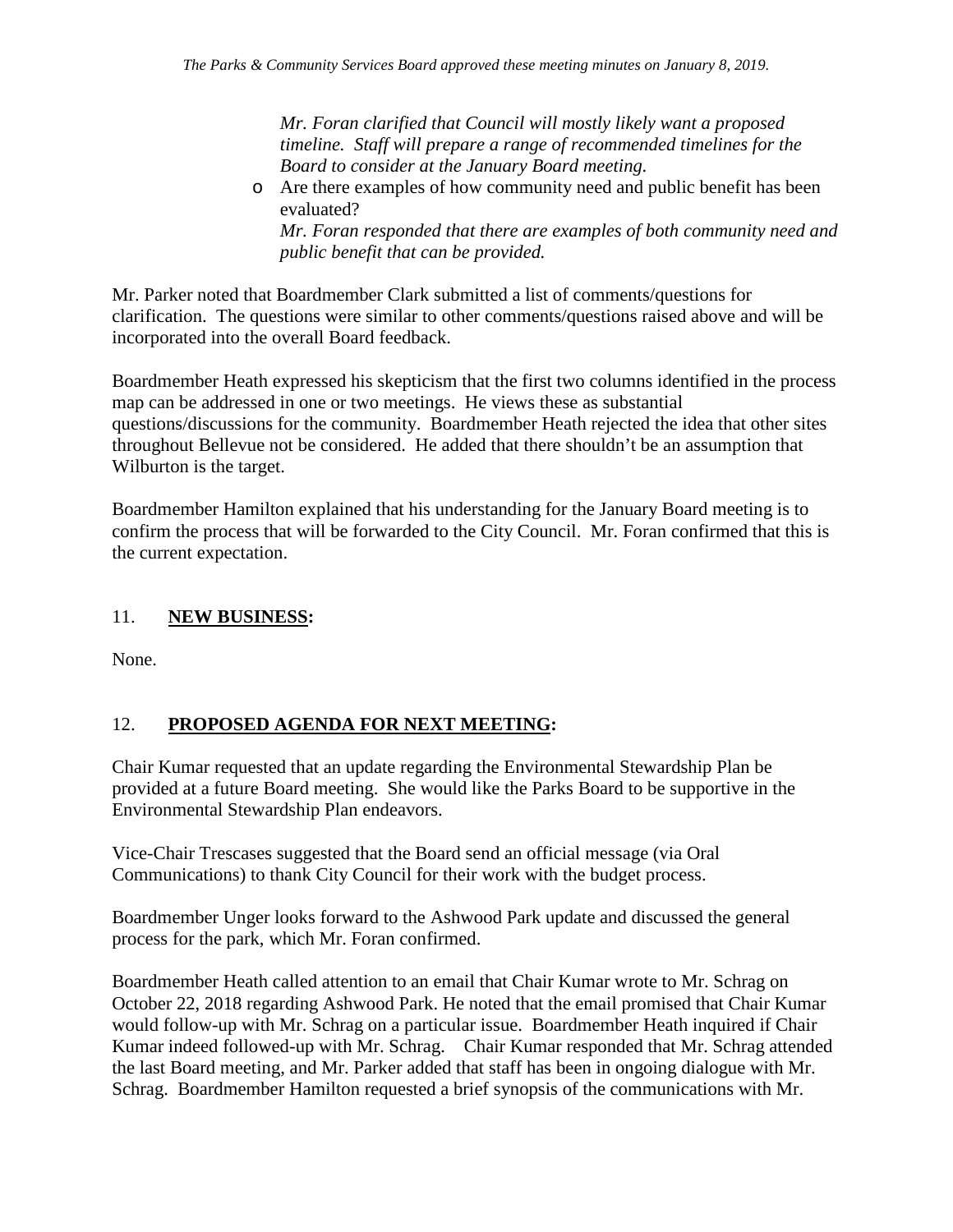Schrag. Mr. Foran clarified that there is a significant amount of back and forth communication that has transpired between the City and Mr. Schrag. In addition, Council is aware of the situation.

Vice-Chair Trescases clarified that the email from Chair Kumar to Mr. Schrag stated that she would follow-up with City staff and Council regarding Mr. Schrag's concerns, which is exactly what has been done. Therefore, Vice-Chair Trescases views Chair Kumar's follow-up as complete.

Boardmember Heath requested an update regarding the potential aquatic center facility. Mr. Foran clarified that Council approved the consultant contract, which includes a specific set of Council-directed tasks. Boardmember Heath thought that there were questions raised during the aquatic center presentation that weren't addressed. He expressed his frustration that questions are raised but not always answered or followed-up upon. He would like any questions raised about the aquatic center properly addressed.

Chair Kumar summarized that the next meeting agenda will include finalizing/approving the process for the potential Boys & Girls Clubs of Bellevue Fieldhouse partnership so that the process can be forwarded to City Council.

### 13. **OTHER COMMUNICATIONS:**

- A. CIP Project Status Report
- B. Memo and Proclamation for "Lights on Afterschool Day"
- C. Communications from and to Pam Johnston re Environmental Policies
- D. Communications from and to Dwight Schrag re Ashwood Park, King County Animal Control, and City's budget and planning processes
- E. Email from Pat M re Bellevue Skatepark
- F. Email from Nicole C re Bellevue Skatepark
- G. Email from Trina B re park maintenance
- H. Note and photos appreciating Bellevue's parks
- I. Email from Martha C re fieldhouse at Wilburton Hill Community Park
- J. Email from Chris C re Bannerwood Park and *It's Your City* article
- K. List of upcoming Parks special events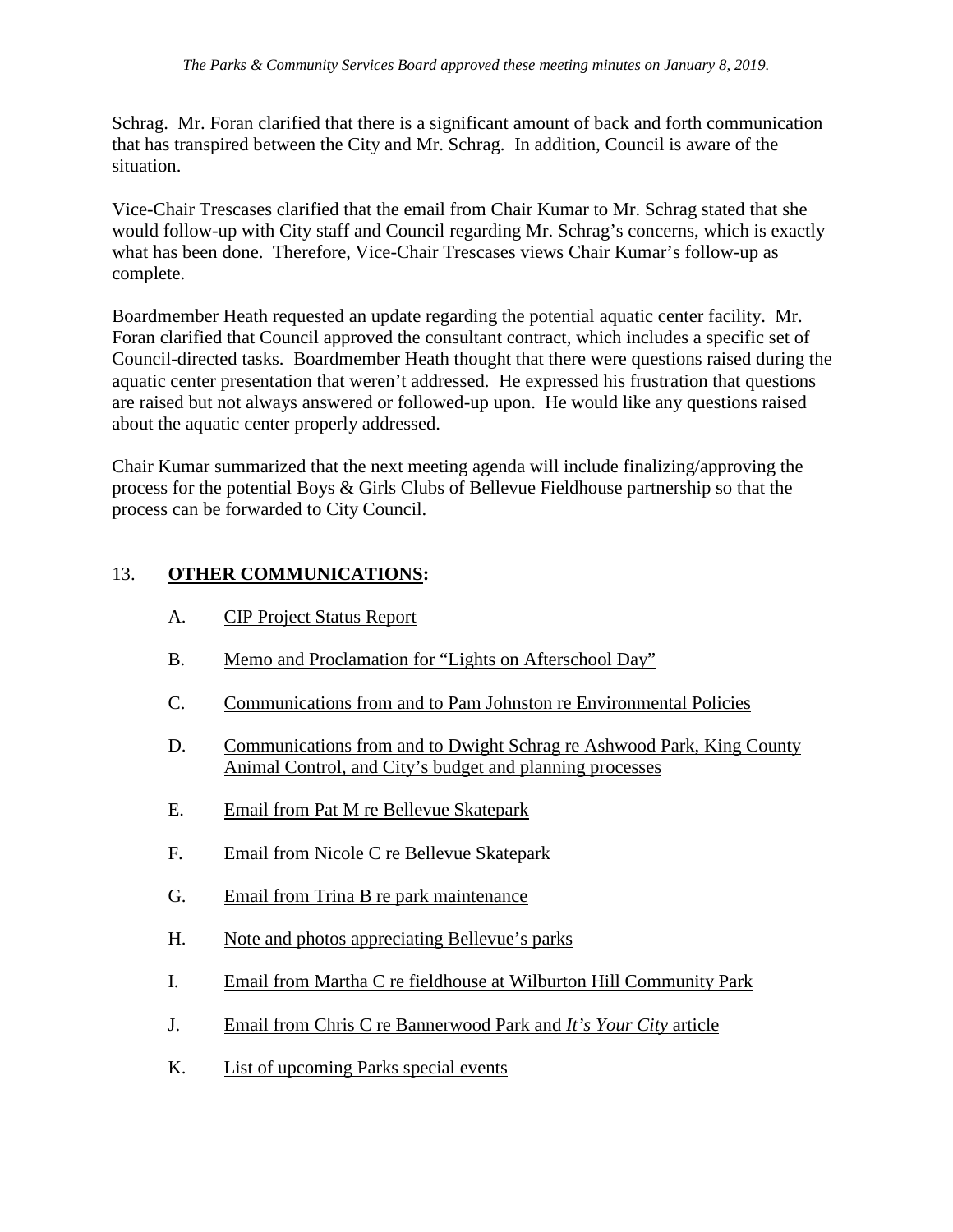## 14. **ORAL COMMUNICATIONS/PUBLIC COMMENTS:**

Mr. Foran gave kudos to the Resource Management maintenance crew for their work on the Lewis Creek Park trail. Boardmember Unger requested that the proper staff be notified about the positive feedback.

### Ginger Switzer

12649 NE 2nd Street, Bellevue, WA

Ms. Switzer explained that the Wilburton District roadways are already overcrowded and many current projects will only make this work (Spring District, City Walk, Light Rail, new school, etc.). She suggested that the current projects be finished to see the impacts of the projects before adding any additional projects to the Wilburton area.

Ms. Switzer encouraged Boardmembers to evaluate other sites for the BGBC Fieldhouse other than Wilburton. If this is done, then more neutral information should be sent out to the appropriate communities versus what was presented at the Wilburton picnic.

Lastly, Ms. Switzer called attention to the older trees in the Wilburton area and the importance that these represent within the community.

Chris Lona

12424 NE 2nd Street, Bellevue, WA

Mr. Lona noted that the *Bellevue Reporter* recently published the following information:

- City Council heard the results of the latest citywide Tree Canopy Assessment.
- The 2018 Tree Canopy Assessment found the total tree canopy at 37%.
- After the Tree Canopy Assessment in 2000, City Council adopted a goal of 40% tree canopy for the City into the Comprehensive Plan.
- In order to reach the 40% citywide goal, the City would need an additional 670 acres of tree canopy.

Mr. Lona asked, 'how does removing or subtracting significant existing canopy from Wilburton Hill Park for a fieldhouse align with the facts above?'

Mr. Lona also called attention to a 2015 Land Use Vision Statement, which states, "Bellevue grows in a manner that enhances the livability of the community, while maintaining the elements that residents cherish. Growth in Bellevue is focused in denser, mixed-use centers, like Downtown, Bel-Red, and Eastgate, while maintaining the City's outstanding natural environment and the health and vitality of established residential neighborhoods." Taking this statement into consideration, Mr. Lona asked the following questions:

- Is Wilburton considered a mixed-use center?
- Is Wilburton considered an established residential neighborhood with outstanding natural environments?
- Does tearing down the Wilburton Hill Park forest and replacing it with a fieldhouse enhance the livability of the community or maintain the elements